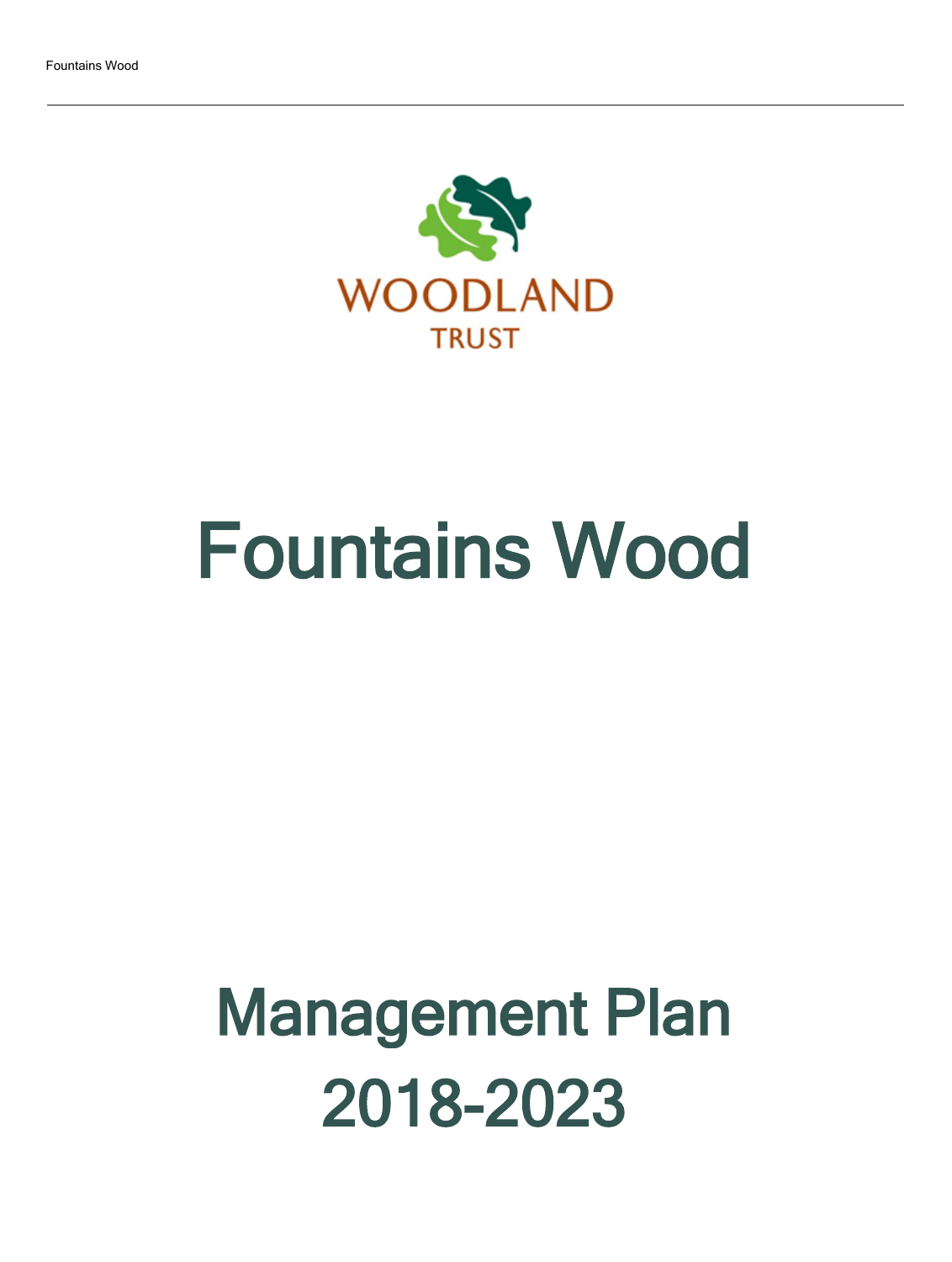### MANAGEMENT PLAN - CONTENTS PAGE

ITEM Page No.

Introduction

Plan review and updating

### Woodland Management Approach

**Summary** 

- 1.0 Site details
- 2.0 Site description
	- 2.1 Summary Description
	- 2.2 Extended Description
- 3.0 Public access information
	- 3.1 Getting there
	- 3.2 Access / Walks
- 4.0 Long term policy
- 5.0 Key Features
	- 5.1 Informal Public Access
	- 5.2 Secondary Woodland
- 6.0 Work Programme
- Appendix 1: Compartment descriptions
- Appendix 2: Harvesting operations (20 years)

**Glossary** 

## MAPS

Access Conservation Features Management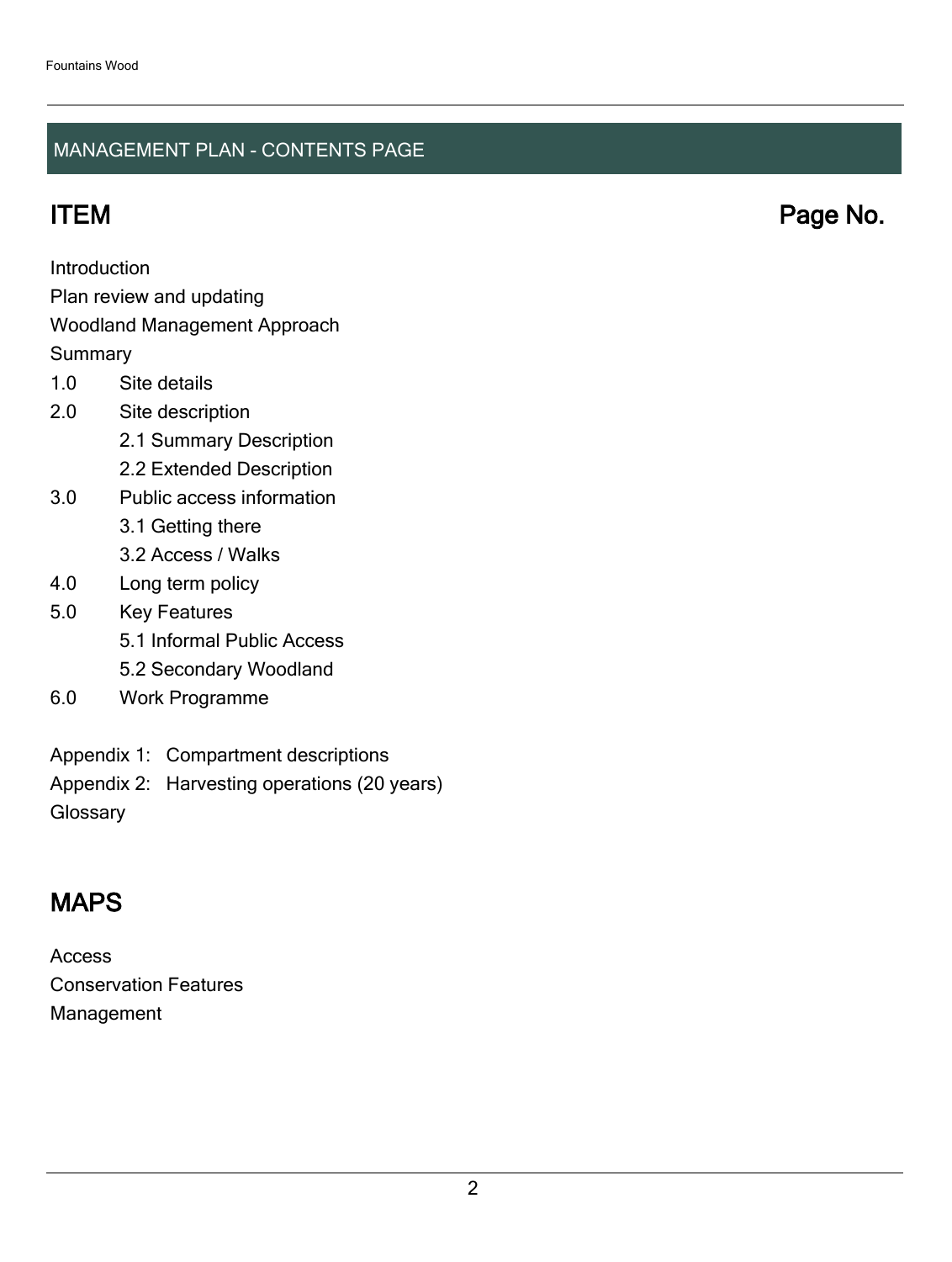## THE WOODLAND TRUST

## INTRODUCTION

The Trust's corporate aims and management approach guide the management of all the Trust's properties, and are described on Page 4. These determine basic management policies and methods, which apply to all sites unless specifically stated otherwise. Such policies include free public access; keeping local people informed of major proposed work; the retention of old trees and dead wood; and a desire for management to be as unobtrusive as possible. The Trust also has available Policy Statements covering a variety of woodland management issues.

The Trust's management plans are based on the identification of Key Features for the site and setting objectives for their management. A monitoring programme (not included in this plan) ensures that these objectives are met and any necessary management works are carried out.

Any legally confidential or sensitive species information about this site is not included in this version of the plan.

## PLAN REVIEW AND UPDATING

The information presented in this Management plan is held in a database which is continuously being amended and updated on our website. Consequently this printed version may quickly become out of date, particularly in relation to the planned work programme and on-going monitoring observations. Please either consult The Woodland Trust website [www.woodlandtrust.org.uk](http://www.woodlandtrust.org.uk/) or contact the Woodland Trust [\(wopsmail@woodlandtrust.org.uk](mailto:wopsmail@woodlandtrust.org.uk)) to confirm

details of the current management programme.

There is a formal review of this plan every 5 years and a summary of monitoring results can be obtained on request.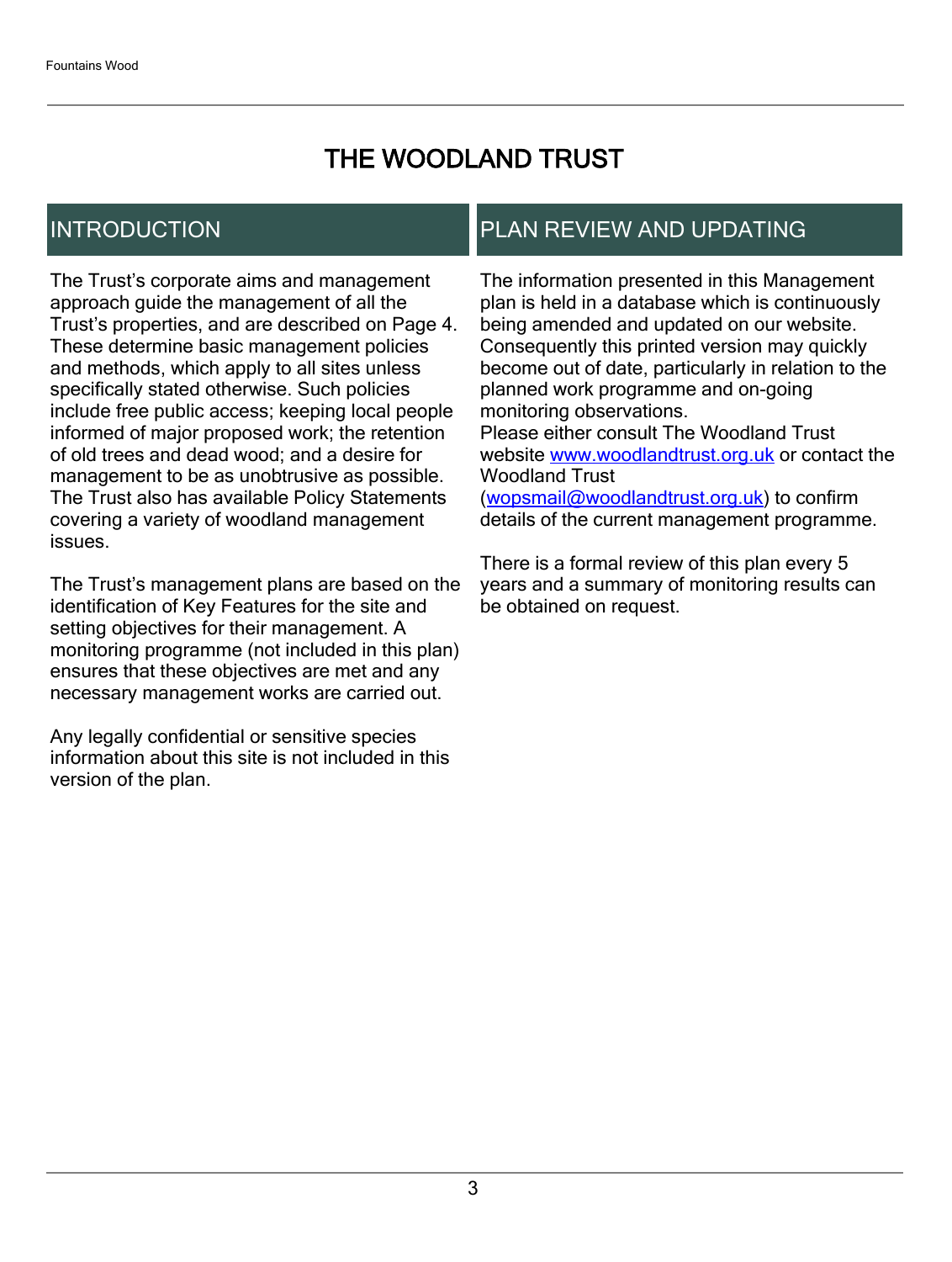## WOODLAND MANAGEMENT APPROACH

The management of our woods is based on our charitable purposes, and is therefore focused on improving woodland biodiversity and increasing peoples' understanding and enjoyment of woodland. Our strategic aims are to:

- Protect native woods, trees and their wildlife for the future
- Work with others to create more native woodlands and places rich in trees
- Inspire everyone to enjoy and value woods and trees

All our sites have a management plan which is freely accessible via our website [www.woodlandtrust.org.uk.](http://www.woodlandtrust.org.uk/) Our woods are managed to the UK Woodland Assurance Standard (UKWAS) and are certified with the Forest Stewardship Council® (FSC®) under licence FSC-C009406 and through independent audit.

In addition to the guidelines below we have specific guidance and policies on issues of woodland management which we review and update from time to time.

We recognise that all woods are different and that the management of our sites should also reflect their local landscape and where appropriate support local projects and initiatives. Guidelines like these provide a necessary overarching framework to guide the management of our sites but such management also requires decisions based on local circumstances and our Site Manager's intimate knowledge of each site.

The following guidelines help to direct our woodland management:

- 1. Our woods are managed to maintain their intrinsic key features of value and to reflect those of the surrounding landscape. We intervene when there is evidence that it is necessary to maintain or improve biodiversity and to further the development of more resilient woods and landscapes.
- 2. We establish new native woodland using both natural regeneration and tree planting, but largely the latter, particularly when there are opportunities for involving people.
- 3. We provide free public access to woods for quiet, informal recreation and our woods are managed to make them accessible, welcoming and safe.
- 4. The long term vision for our non-native plantations on ancient woodland sites is to restore them to predominantly native species composition and semi-natural structure, a vision that equally applies to our secondary woods.
- 5. Existing semi-natural open-ground and freshwater habitats are restored and maintained wherever their management can be sustained and new open ground habitats created where appropriate.
- 6. The heritage and cultural value of sites is taken into account in our management and, in particular, our ancient trees are retained for as long as possible.
- 7. Woods can offer the potential to generate income both from the sustainable harvesting of wood products and the delivery of other services. We will therefore consider the potential to generate income from our estate to help support our aims.
- 8. We work with neighbours, local people, organisations and other stakeholders in developing the management of our woods. We recognise the benefits of local community woodland ownership and management. Where appropriate we allow our woods to be used to support local woodland, conservation, education and access initiatives.
- 9. We use and offer the estate where appropriate, for the purpose of demonstration, evidence gathering and research associated with the conservation, recreational and sustainable management of woodlands. In particular we will develop and maintain a network of long-term monitoring sites across the estate.
- 10 Any activities we undertake will conform to sustainable forest management principles, be appropriate for the site and will be balanced with our primary objectives of enhancing the biodiversity and recreational value of our woods and the wider landscapes.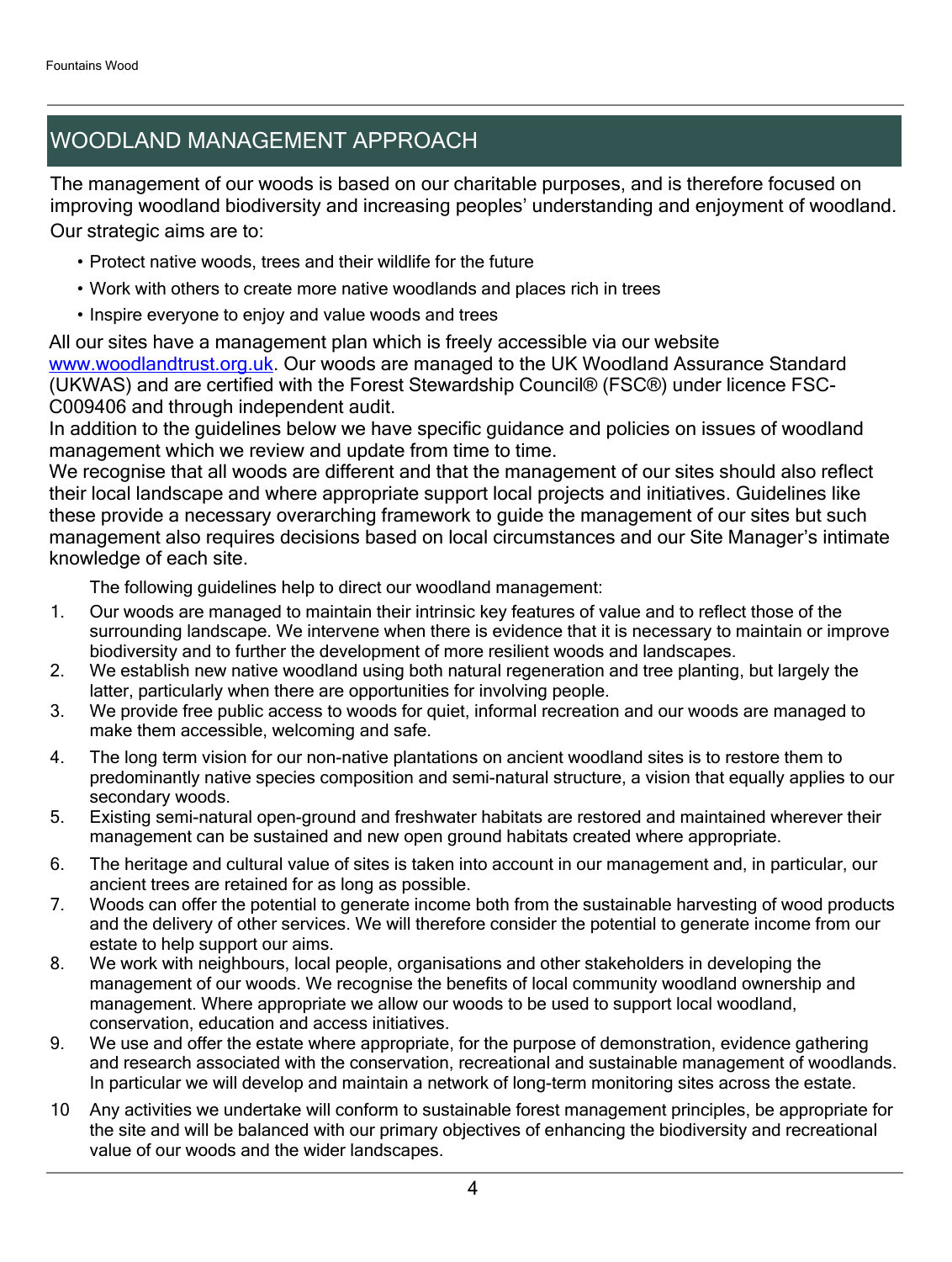## SUMMARY

This public management plan briefly describes the site, specifically mentions information on public access, sets out the long term policy and lists the Key Features which drive management actions. The Key Features are specific to this site - their significance is outlined together with their long (50 year+) and short (5 year) term objectives. The short term objectives are complemented by a detailed Work Programme for the period of this management plan. Detailed compartment descriptions are listed in the appendices which include any major management constraints and designations. A short glossary of technical terms is at the end. The Key Features and general woodland condition of this site are subject to a formal monitoring programme which is maintained in a central database. A summary of monitoring results is available on request.

## 1.0 SITE DETAILS

| Site name:      | <b>Fountains Wood</b>                |
|-----------------|--------------------------------------|
| Location:       | Runcorn                              |
| Grid reference: | SJ548826, OS 1:50,000 Sheet No. 108  |
| Area:           | 1.08 hectares $(2.67 \text{ acres})$ |
| Designations:   | <b>Community Forest</b>              |

## 2.0 SITE DESCRIPTION

#### 2.1 Summary Description

This small urban woodland contains mature sycamore with occasional oak and birch within the Windmill Hill housing estate to the east of Runcorn. It provides a habitat for wildlife in an urban location and once formed part of the estate belonging to the nearby Augustinian monastery of Norton Priory and later the Brooke family. It is one of a cluster of Woodland Trust-owned sites in the area, including the nearby Big Wood and Windmill Hill Wood.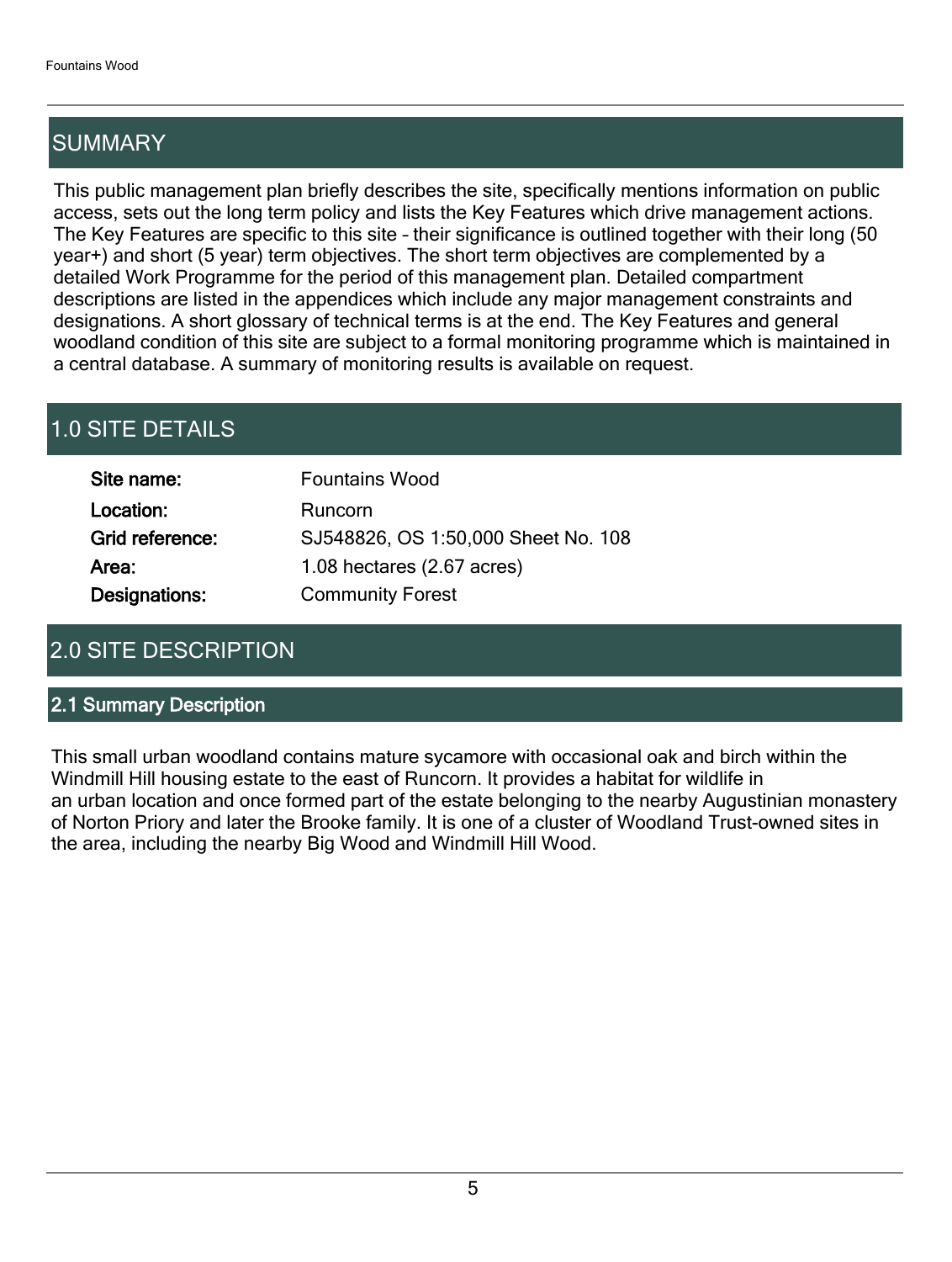#### 2.2 Extended Description

Fountains Wood is a small (1.08ha) urban woodland in the Windmill Hill area of Runcorn, about 2 miles to the east of the town centre. It is situated alongside the Bridgewater Canal to the north, two storey flats and bungalows to the east and south, and Phoenix Park (owned by Halton Council) lies to the west of the wood. The surrounding landscape is urban with housing estates, business parks as well as significant areas of green space including several other woodlands owned by the Woodland Trust nearby including Windmill Hill Wood, Big Wood and Haddocks Wood.

The wood is a small fragment of broadleaved woodland that once formed part of the Brooke Estate centred on Norton Priory. Much of the surrounding land including the woodland was bought by the Commission for New Towns in the late 1970's as part of the Runcorn New Town development which saw the building of the Windmill Hill estate.

The site is low lying and has a slight gradient running from south to north, with soils varying from sandy loam to clay which can lead to some areas of waterlogged ground particularly in winter.

Secondary broadleaved woodland is a key feature for the site. It contains a mixture of broadleaves trees, dominated by even aged (multi-stemmed) mature sycamore with occasional oak and birch. The under storey contains rowan, hawthorn, elder, holly, hazel and dog rose and the ground layer contains bramble, ground ivy with pockets of bluebell. There is a natural spring that rises in the wood and flows as a small stream towards the canal towpath where it is channelled in a culvert.

Informal Public access is another key feature with an unsurfaced footpath through the wood that links the canal towpath with a tarmac footpath along the southern boundary of the wood. The wood is connected to the wider recreational footpath network through Phoenix Park and other green space areas as well as the Bridgewater Canal towpath. The path through the wood is not well used, but the footpaths around the edge of the wood are well used on a daily basis by local people going between housing areas, schools and shops.

As with many urban woodlands and green spaces the site suffers from issues such as littering, fly tipping, vandalism and fires.

In the past it has been badly affected by fly tipping (rubble, garden waste and household rubbish), although the problem has improved in recent years.

### 3.0 PUBLIC ACCESS INFORMATION

#### 3.1 Getting there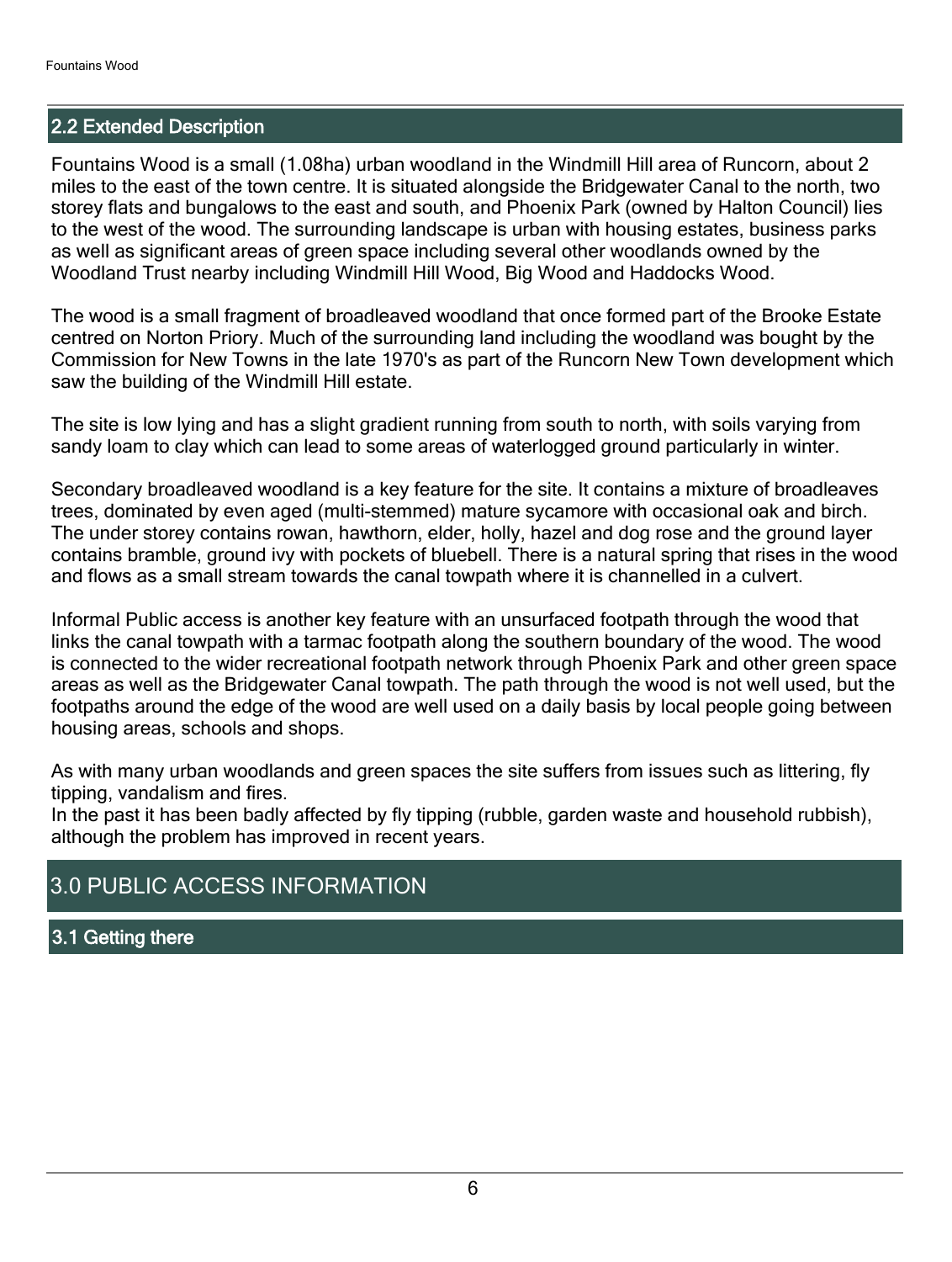There are three access points into the wood: one from the canal towpath, another from near to Phoenix Park on the southern boundary, and a third opposite houses on Lockgate West on the eastern side of the site. There is an unsurfaced footpath that meanders through the wood which can become wet and muddy in places especially in the winter. Surfaced footpaths skirt the western, eastern and southern boundaries of the wood, with the Bridgewater Canal towpath on the northern boundary.

By bus: The nearest bus stops are on the bus lane where it meets Windmill Avenue West, about a five-minute walk through the housing estate.

For up-to-date information on public transport, visit traveline.org.uk; or telephone 0871 200 22 33.

By car: From Runcorn, head east along the A558, and take the exit towards Windmill Hill. At the roundabout take the first exit onto Manor Park Avenue, then at the second roundabout take the second exit onto Windmill Hill Avenue North. At the next roundabout take the third exit onto Windmill Hill Avenue West. There is no car park at the site but it's possible to park in the housing estate. Alternatively park at Norton Priory car park and follow the signs towards the Bridgewater Canal. Fountains Wood is immediately on the left after crossing over the canal at Green Bridge.

3.2 Access / Walks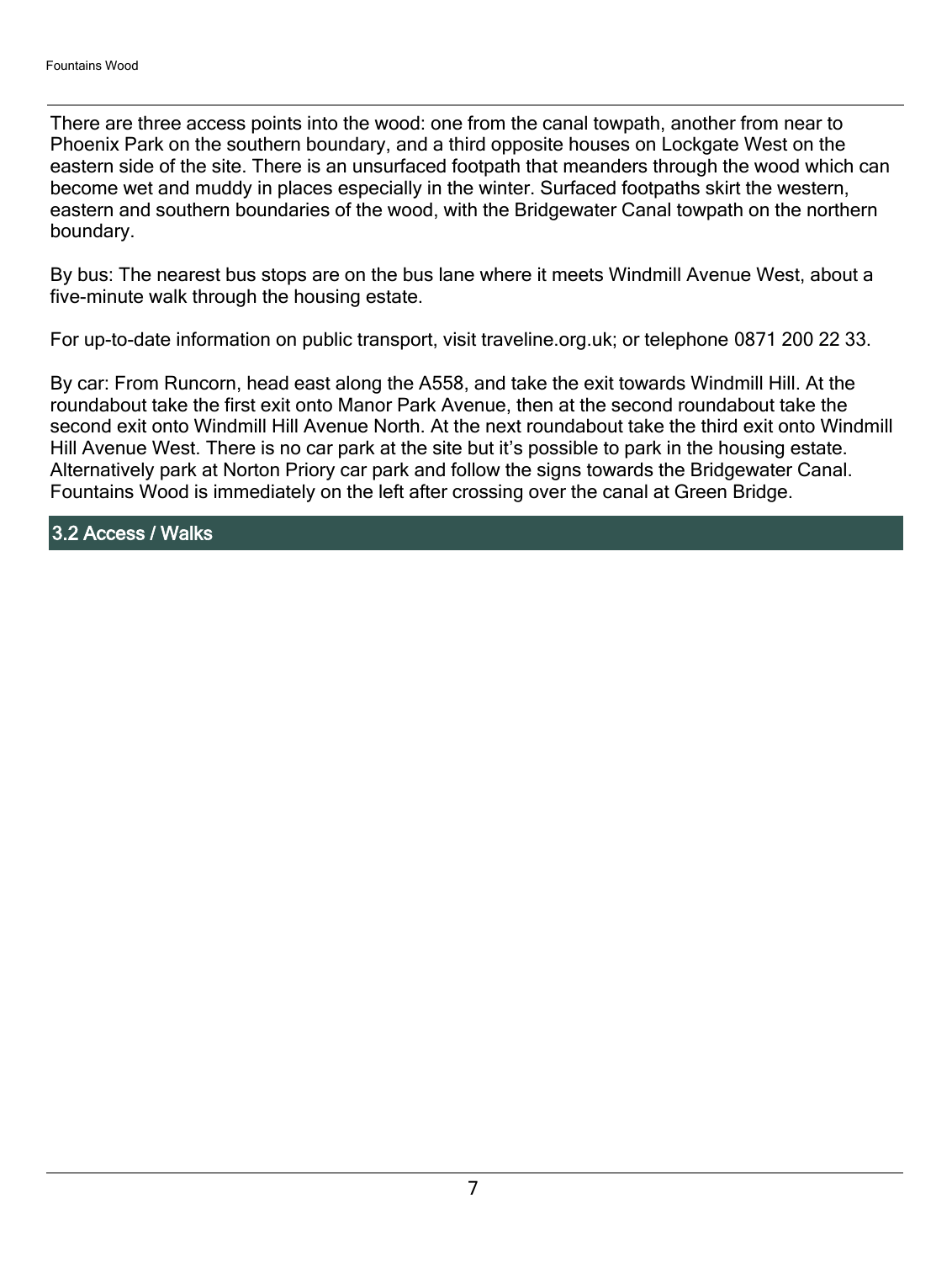## 4.0 LONG TERM POLICY

Fountains Wood will be managed as a woodland landscape feature in perpetuity, whilst also providing an on-going amenity to the local population and ensuring the continuity of woodland habit as an integral part of the local area's wider ecological landscape. It will be managed to maintain a high forest canopy of mixed broadleaves with diverse understorey, shrub and ground layers.

Guided by the Woodland Trust's woodland management approach, long term management will continue to seek a balance between conservation and public enjoyment; and where safe to do so the development of stand structure and species mix will be allowed to develop naturally. Mature trees will be retained for as long as safe to do so and natural regeneration will be promoted. Public safety and long term stand stability will be the key drivers for woodland operations, particularly focussing on areas bordering buildings and footpaths.

The present levels of public access will be maintained, and management will ensure that the wood remains a pleasant place to visit and pass through, whilst continuing to deliver further community benefits such as softening the built landscape and filtering out pollution. The Trust's duty of care to neighbours and visitors will continue to be addressed through on-going tree safety and site risk assessment inspections.

The woodland will be regularly monitored for long term threats from tree diseases, pests, non-native species, human impacts and the long term sustainability of the woodland.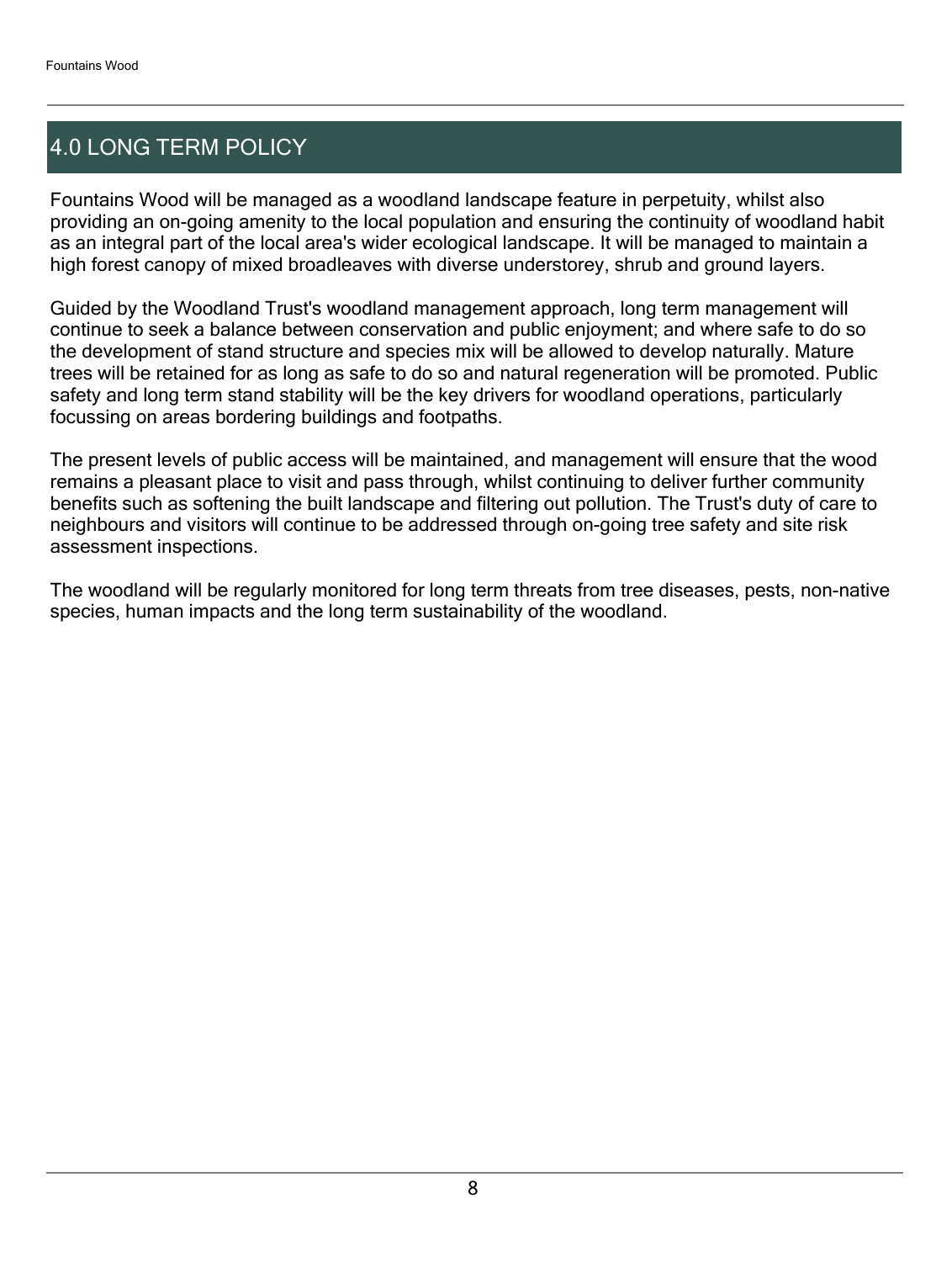## 5.0 KEY FEATURES

The Key Features of the site are identified and described below. They encapsulate what is important about the site. The short and long-term objectives are stated and any management necessary to maintain and improve the Key Feature.

#### 5.1 Informal Public Access

#### **Description**

There is approximately 220m of unsurfaced permissive footpath that meanders through Fountains Wood with three pedestrian access points connecting this path to footpaths that run around the outside of the wood: there is a tarmac surfaced paths run along the western, southern and eastern boundaries and the Bridgewater Canal towpath skirts the northern boundary. The wood is well connected to the wider recreational footpath network in this part of Runcorn including Phoenix Park, the Bridgewater Canal and Sandymoor Valley. The footpath through the wood is not well used and mostly by local people walking dogs.

#### **Significance**

Increasing access to and enjoyment of woodland is one of the Woodland Trust's key outcomes and Fountains Wood provides local people with the opportunity to access and enjoy woodland and nature close to where they live. Fountains Wood provides a range of amenity benefits including helping to "soften" the surrounding urban landscape, absorption of pollution and as a barrier against noise from nearby roads, and provides physical and mental health benefits for people in the local area. The wood is part of the Mersey Forest which aims to promote public access to woodland in the region. The woodland forms part of the wider recreational and essential use footpath network.

#### Opportunities & Constraints

Opportunities: The woodland serves as a natural setting for people to enjoy a quiet informal recreation experience on their doorstep.

Constraints: The urban setting of the wood means that the site is subject to misuse with recurring fly tipping around the eastern and southern fringes to the site.

The small size of the wood is a constraint to developing new access routes which would cause damage and disturbance to the ground flora and wildlife.

#### Factors Causing Change

Misuse of the site including fly tipping, fires, vandalism.

#### Long term Objective (50 years+)

The long-term intention is to maintain the present levels of public access to Fountains Wood. Guided by the parameters set out in the Woodland Trust's woodland management principles and access policy, management will continue to seek a balance between conservation and public enjoyment. The site will be made as safe as practicable for visitors and neighbours through regular safety inspections of trees in high risk zones, site hazards and access furniture. Any threats to the wood arising from public misuse will be monitored and appropriate measures taken if necessary.

#### Short term management Objectives for the plan period (5 years)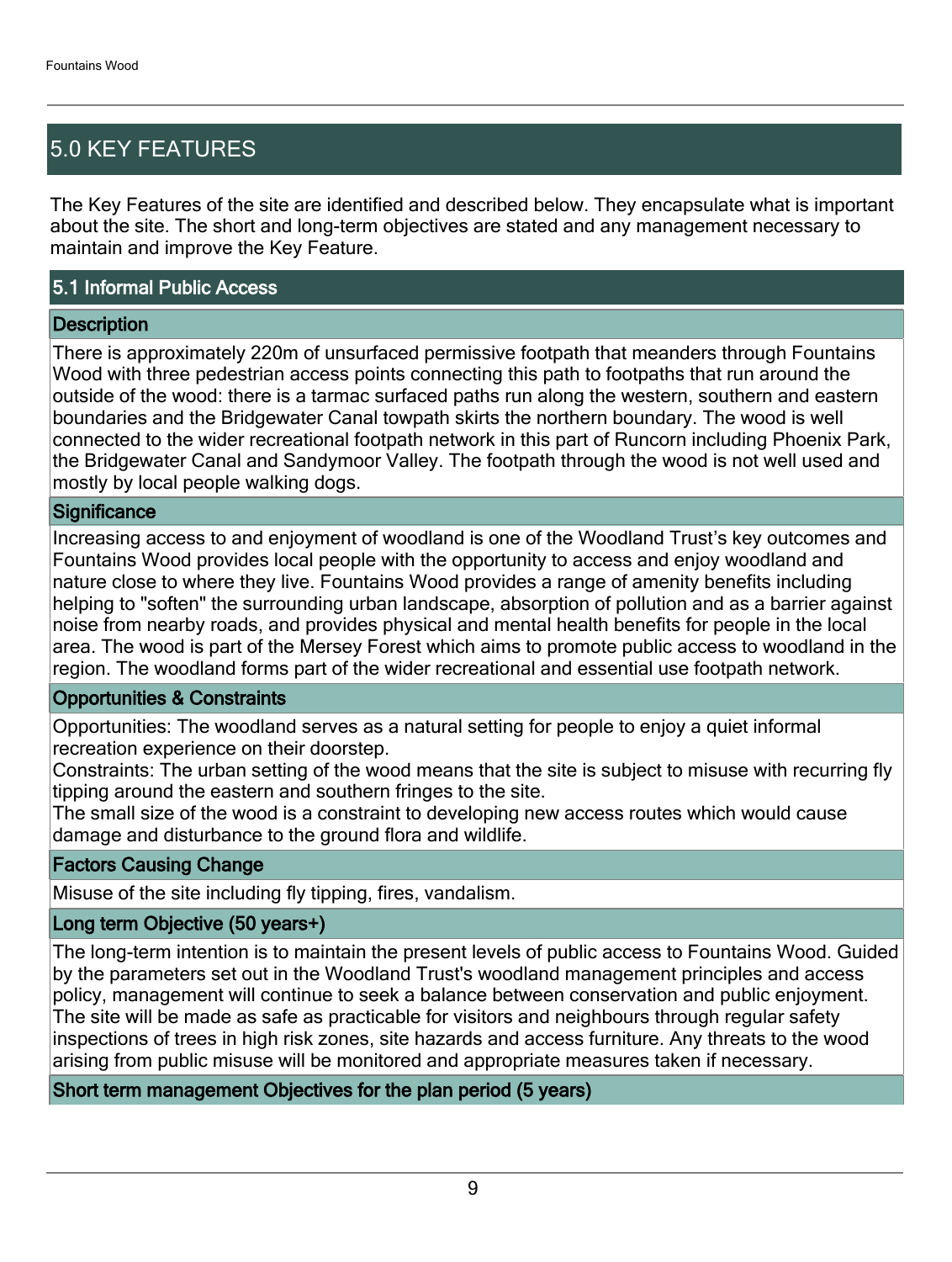During the plan period the aim is to maintain the current level of public access to the site. To achieve this the short term objectives are to:

1. carry out annual maintenance of all entrances, signage and footpath to ensure they remain easy to use. Any vegetation encroaching on the footpath will be cut back and litter/ fly tipping removed as necessary.

2. undertake regular safety inspections of trees in high risk zones (i.e. next to houses and footpaths) and site hazards (as per the Trust's safety inspection regimes) to ensure safety of visitors and neighbours, and undertaking any remedial safety work identified.

3. carry out monitoring at least once during the plan period to assess whether the current access provision is adequate for the level of public use, to identify if there are any people issues/ threats to the wood, and taking appropriate action to address them if necessary.

4. carry out coppicing alongside paths, entrances and boundaries to create more open sight lines in the wood in 2018.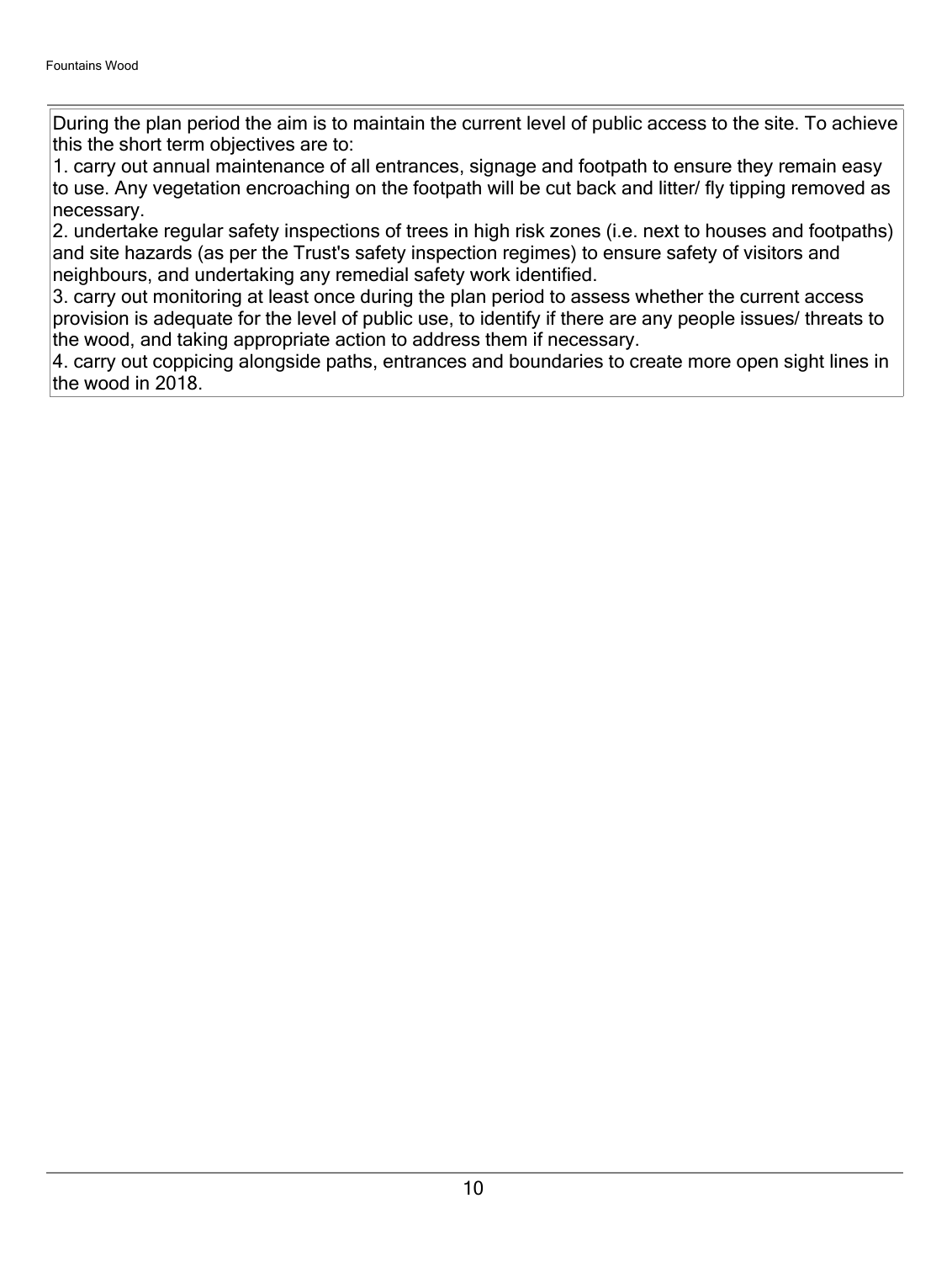#### 5.2 Secondary Woodland

#### **Description**

Fountains Wood is a small secondary broadleaved woodland. It is surrounded on two sides by housing, with the Bridgewater Canal wildlife corridor adjacent to is. The woodland is relatively low lying and can be quite waterlogged at times. There is a natural spring that is drained under the canal into the nearby Norton Priory Museum grounds. The woodland consists of even aged multi stemmed sycamore with occasional silver birch and oak. The oak is focused primarily in the southern part of the wood. The understorey is relatively sparse and contains hawthorn, elder, dog rose, holly. The ground layer contains bramble, ground ivy and pockets of bluebell, lesser celandine and a number of garden escapees. The eastern and southern boundaries are blighted by fly tipping.

#### **Significance**

This small woodland is a green lung within the intensively developed Windmill Hill housing estate. It provides a mature landscape setting for housing built in the 1970's by the New Town Development Corporation. Whilst the woodland is only small it provides an important landscape feature and wildlife habitat within an urban environment, and along with other nearby Woodland Trust woodlands (The Trust own 101 ha of woodland within this part of Runcorn) are a valuable part of the local ecological landscape in the area which includes managed/ unmanaged grassland, scrub, ponds, streams, ditches and the canal. It is also part of the Mersey Forest, a project designed to promote the establishment, maintenance and use of woodland in Merseyside. Cheshire has less than 5% woodland cover, consequently this and other local Woodland Trust owned sites within this urban landscape, helps deliver the Trusts core objectives of "restoring and improving biodiversity", and "increasing public awareness and enjoyment of woodland".

#### Opportunities & Constraints

Opportunities: The woodland provides a natural setting for the high density housing that borders the eastern and southern boundaries of the wood.

Constraints: Management access is along narrow footpaths and vehicle access is limited to the western and southern boundaries.

The small size of the wood and limited management access are constraints to management operations which will generally be on a small scale.

The proximity of the woodland to housing brings with it greater tree safety risk which needs to be managed and has significant cost implications.

Tree safety work may generate opportunities to create gaps in the canopy to diversify the structure of the wood and promote new canopy trees to flourish.

#### Factors Causing Change

The urban setting of the site results in regular mis-use and anti-social behaviour including fly tipping and vandalism which can impact on the ecology of the woodland and ability for natural regeneration to develop.

Shading resulting from an over mature canopy and the dominance of sycamore may limit the development of natural regen of species less tolerant to shade (such as oak) and ground flora.

#### Long term Objective (50 years+)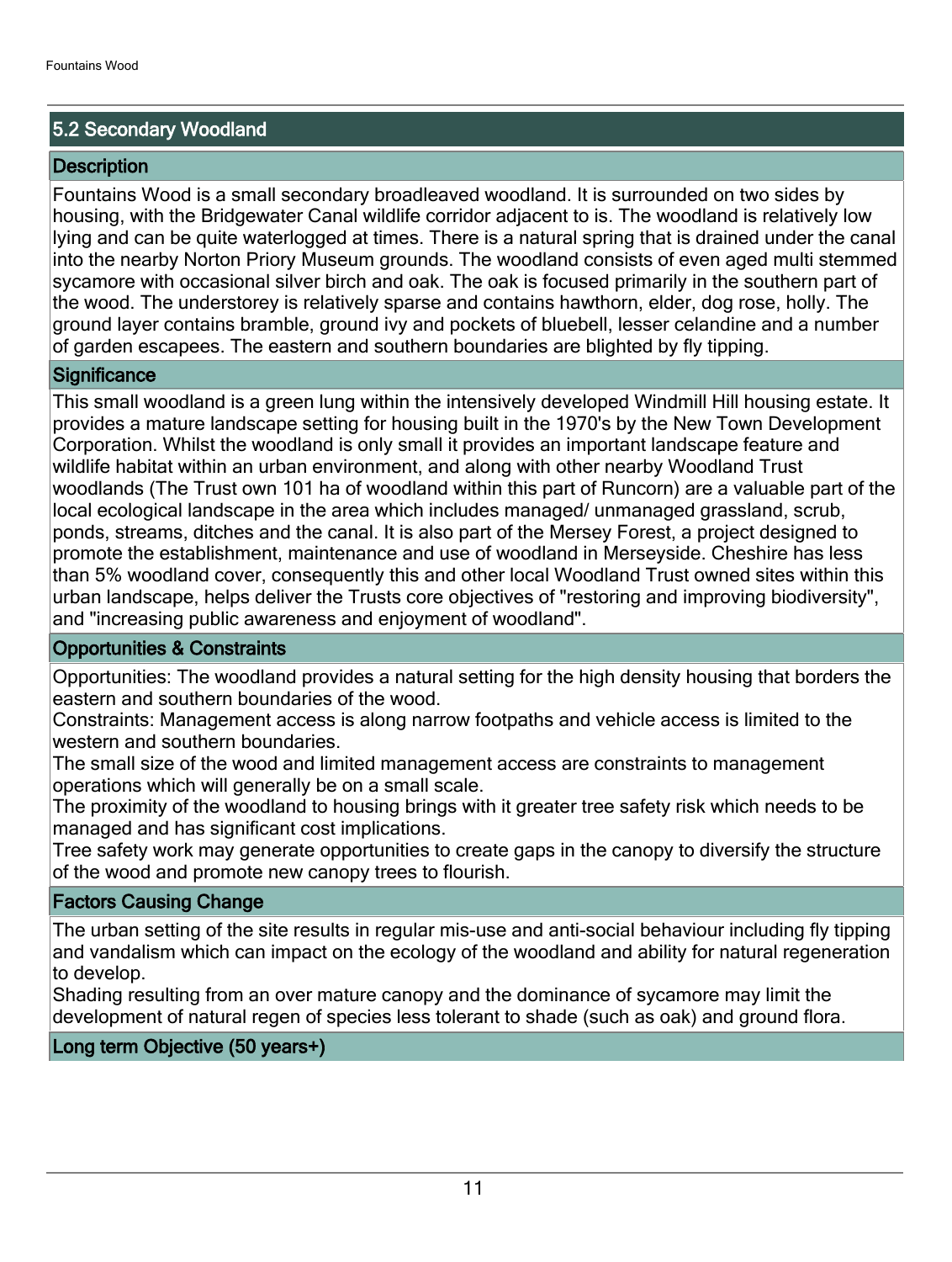The long term intention for Fountains Wood is to be maintained as a woodland feature in the local area, offering an on-going amenity to the local population, and ensuring the continuity of woodland habit as an integral part of the local area's wider ecological landscape. The wood will be left to develop largely through natural process with mature canopy trees and succession promoted through natural regeneration. Due to its urban location, tree safety work will be required for public safety which will create gaps in the canopy to promote natural regeneration. Threats to the wood from pests, tree disease and invasive species (such as rhododendron & laurel) will be monitored and where necessary appropriate action taken to control them.

#### Short term management Objectives for the plan period (5 years)

During the plan period the wood will be managed through minimal silvicultural intervention. The short term objectives will be to:

1. Monitor the health and resilience of the woodland by carrying out a woodland condition assessment during the plan period to monitor levels of natural regeneration, identify any threats from tree disease, pests or non-native invasive species, and take appropriate action where necessary. 2. Undertake tree safety inspections as part of the site risk assessment regime for public safety in high risk zones (i.e. by buildings, footpaths) and carry out any remedial work identified.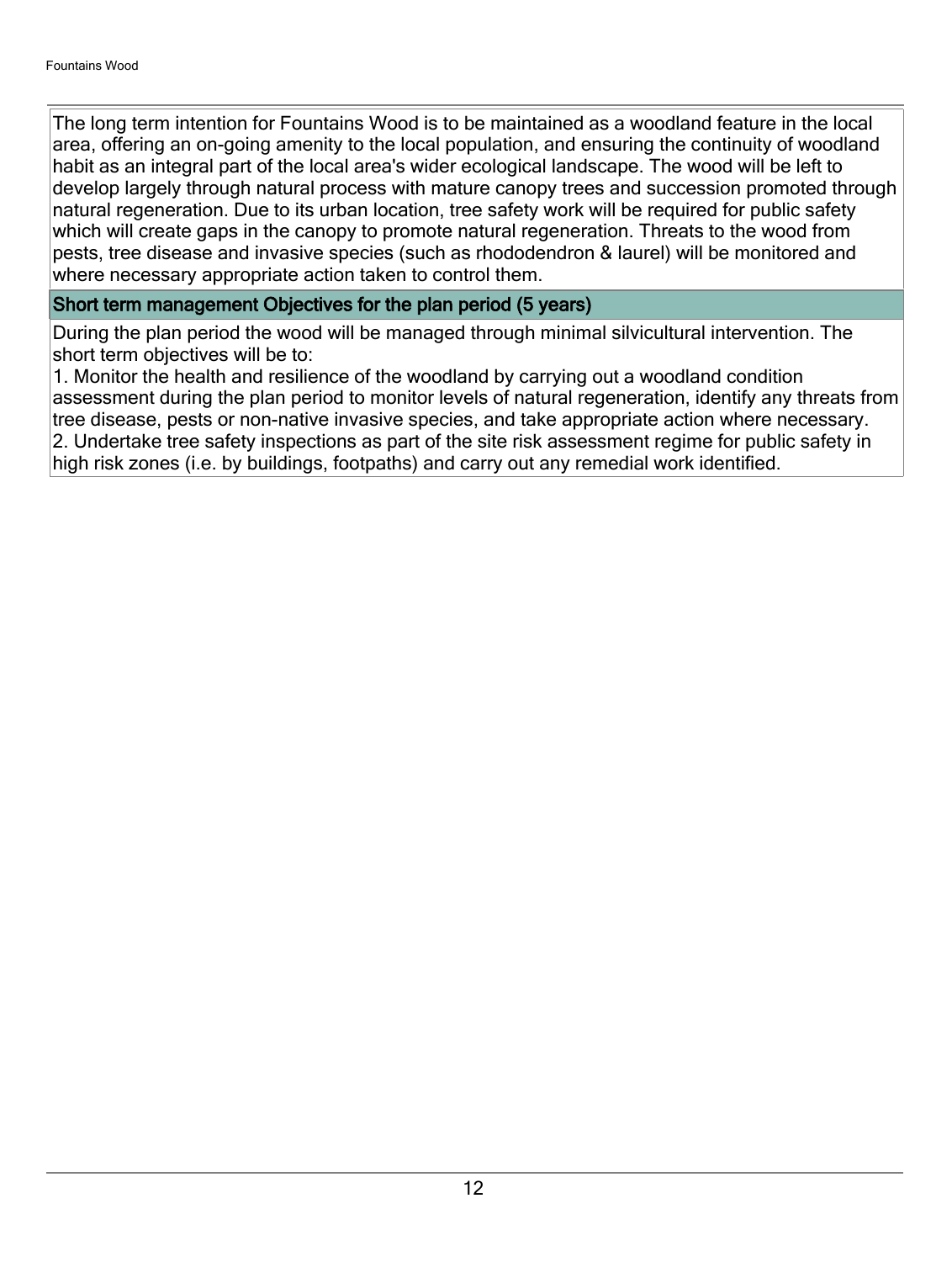| <b>6.0 WORK PROGRAMME</b> |                     |                    |        |  |  |  |
|---------------------------|---------------------|--------------------|--------|--|--|--|
| Year                      | <b>Type of Work</b> | <b>Description</b> | Due By |  |  |  |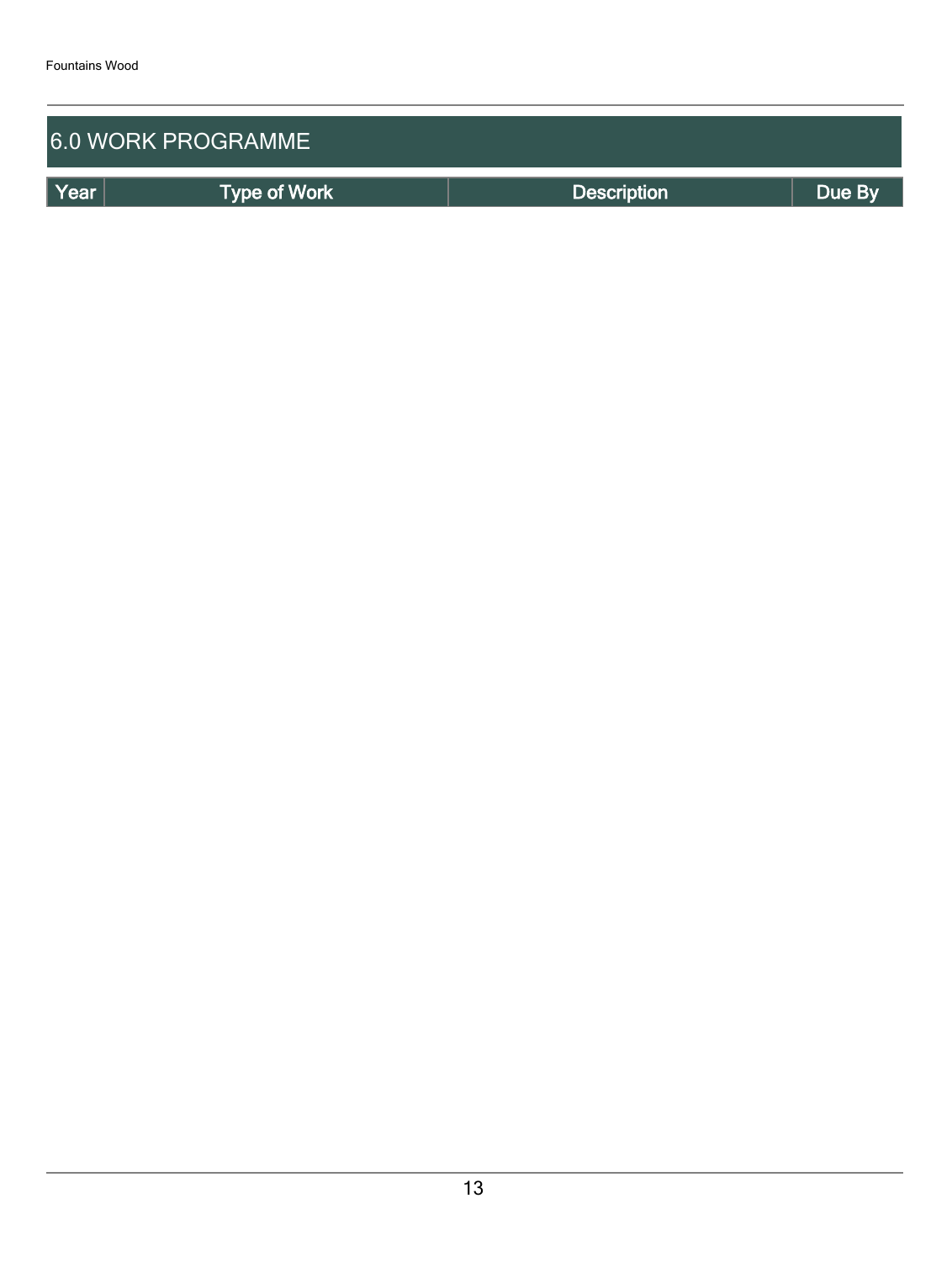## APPENDIX 1: COMPARTMENT DESCRIPTIONS

| Cpt<br>No. | Area<br>(ha) | <b>Main</b><br><b>Species</b>        | Year | <b>Management</b><br>Regime | <b>Major</b><br>Management<br><b>Constraints</b>                                 | <b>Key Features</b><br><b>Present</b>                         | <b>Designations</b> |
|------------|--------------|--------------------------------------|------|-----------------------------|----------------------------------------------------------------------------------|---------------------------------------------------------------|---------------------|
| 1a         |              | 1.08   Sycamor   1940   Coppice<br>e |      |                             | No/poor<br>vehicular access<br>to the site,<br>People issues<br>$(+$ tve & -tve) | Informal Public Community<br>Access,<br>Secondary<br>Woodland | Forest              |

Fountains Wood lies next to Windmill Hill housing estate and adjacent to the Bridgewater Canal. It is located in an urban environment with the canal towpath on the northern side of the wood, houses to the east and south and Phoenix Park, a Halton Council owned green space, to the west. The wood contains mostly semi-mature, even aged and multi stemmed sycamore with occasional oak, silver birch, ash and cherry. The understorey contains hawthorn, elder, hazel, dog rose. The ground layer is rather sparse (in part due to pressure from trampling and dense shading) although there are pockets of bluebell and lesser celandine.

There is an unsurfaced footpath through the wood which connects the canal towpath to the network of surfaced paths outside the wood which provide pedestrian links from the housing estate to the woodlands and open spaces in the area. A natural spring issues near the centre of the wood and then flows in a small stream roughly northwards towards the canal where it enters a culvert near the towpath.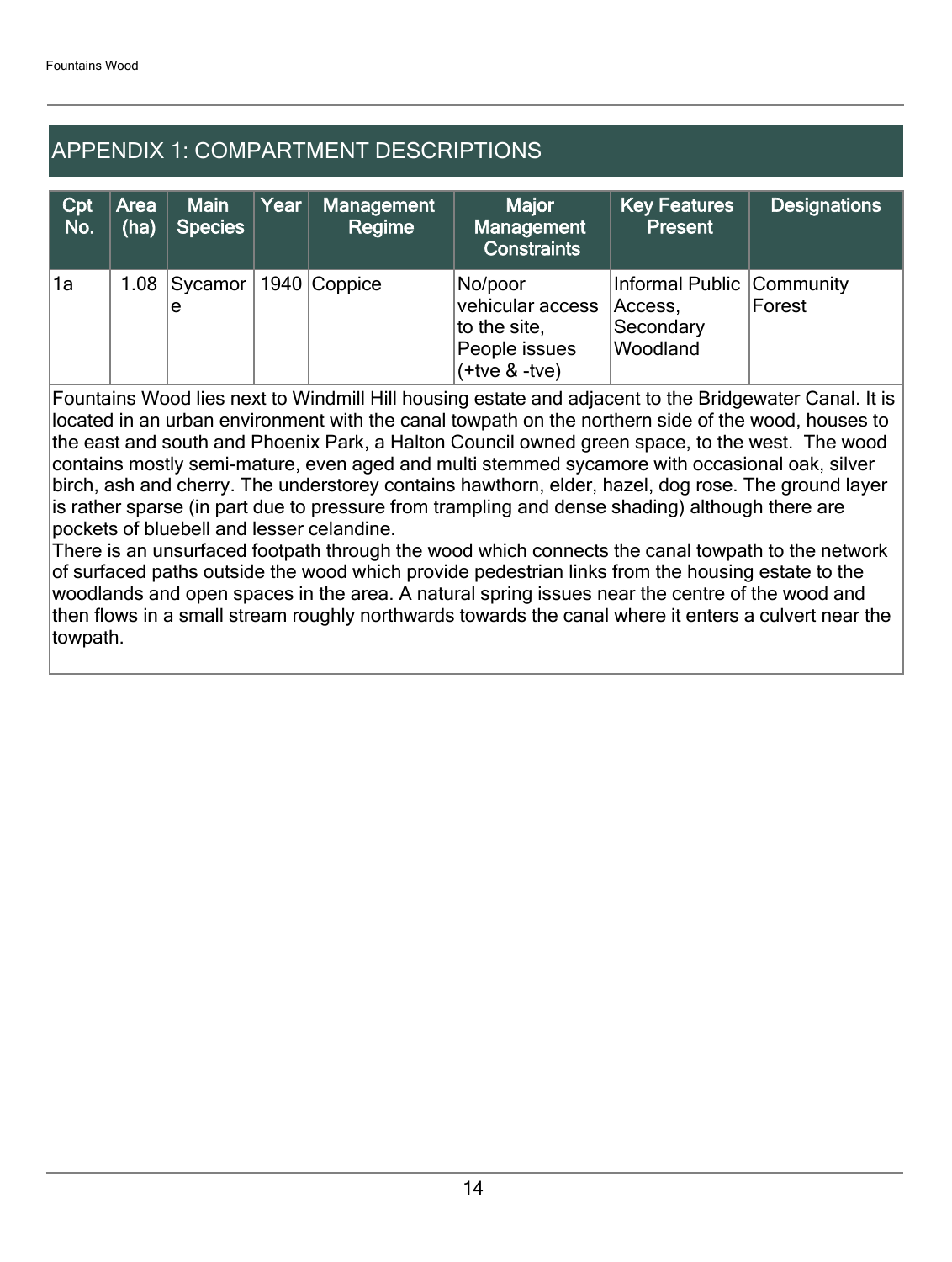## Appendix 2: Harvesting operations (20 years)

| Forecast<br>$\sf Year^{\sf l}$ | Cpt | <b>Operation Type</b> | <b>Work Area</b><br>(ha) | <b>Estimated</b><br>vol/ha | <b>Estimated total</b><br>vol. |
|--------------------------------|-----|-----------------------|--------------------------|----------------------------|--------------------------------|
| 2018                           | 1a  | Ride edge Coppice     | 0.15                     | 13                         |                                |
| 2024                           | 1a  | Ride edge Coppice     | 0.15                     | 13                         |                                |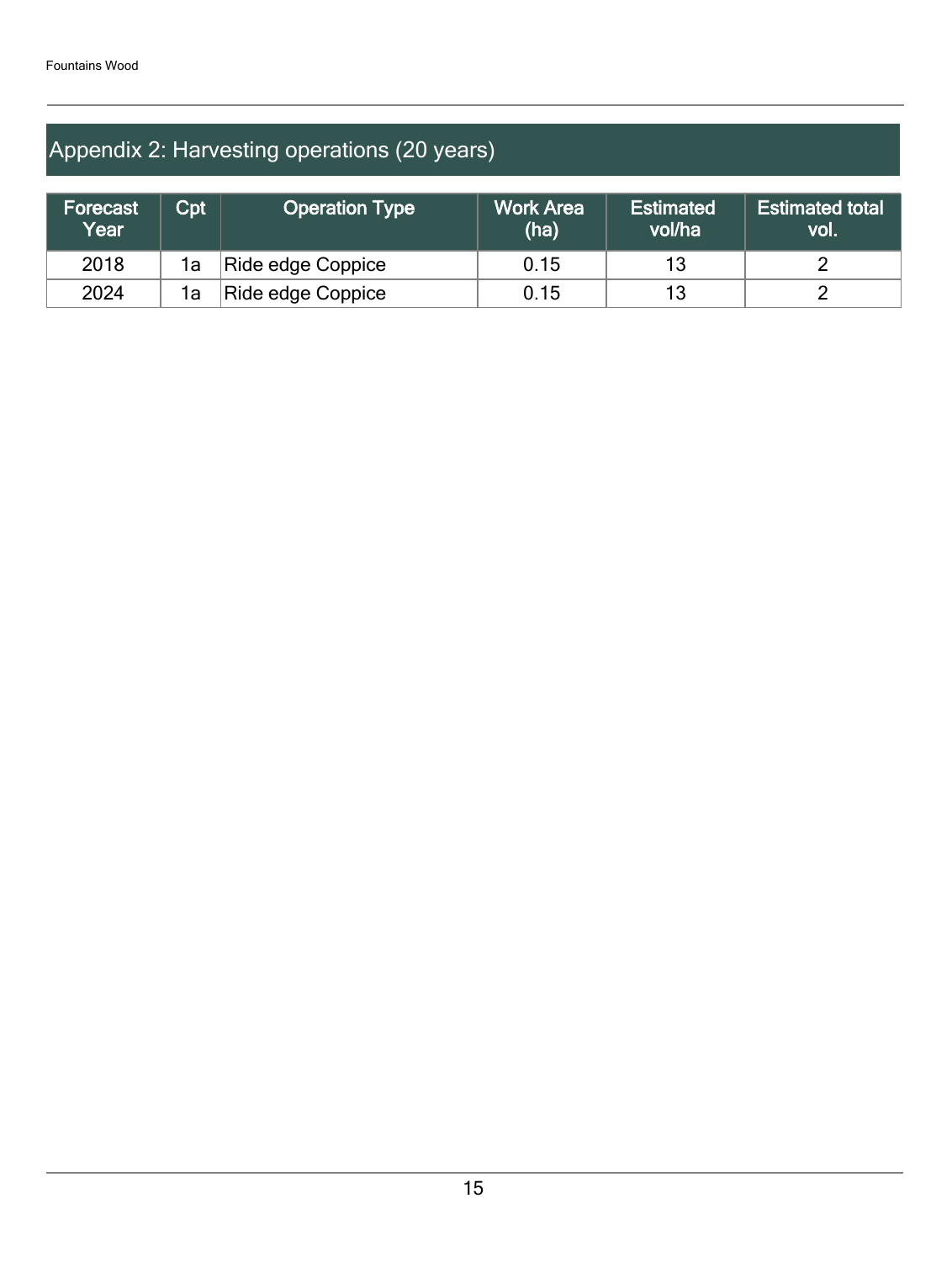## **GLOSSARY**

#### Ancient Woodland

Ancient woods are defined as those where there has been continuous woodland cover since at least 1600 AD. In Scotland ancient woods are defined strictly as sites shown as semi-natural woodland on the 'Roy' maps (a military survey carried out in 1750 AD, which is the best source of historical map evidence) and as woodland all subsequent maps. However, they have been combined with long-established woods of semi-natural origin (originating from between 1750 and 1860) into a single category of Ancient Semi-Natural Woodland to take account of uncertainties in their identification. Ancient woods include Ancient Semi-Natural Woodland and plantations on Ancient Woodland Sites (see below). May support many species that are only found in ancient woodland.

#### Ancient Semi - Natural Woodland

Stands in ancient woods defined as those consisting predominantly of native trees and shrubs that have not obviously been planted, which have arisen from natural regeneration or coppice regrowth.

#### Ancient Woodland Site

Stands in ancient woods that have been converted to plantations, of coniferous, broadleaved or mixed species, usually for timber production, including plantations of native species planted so closely together that any semi-natural elements of the understorey have been suppressed.

#### Beating Up

Replacing any newly planted trees that have died in the first few years after planting.

#### **Broadleaf**

A tree having broad leaves (such as oak) rather than needles found on conifers (such as Scots pine).

#### **Canopy**

The uppermost layer of vegetation in a woodland, or the upper foliage and branches of an individual tree.

#### Clearfell

Felling of all trees within a defined area.

#### **Compartment**

Permanent management division of a woodland, usually defined on site by permanent features such as roads. See Sub-compartments.

#### **Conifer**

A tree having needles, rather than broadleaves, and typically bearing cones.

### Continuous Cover forestry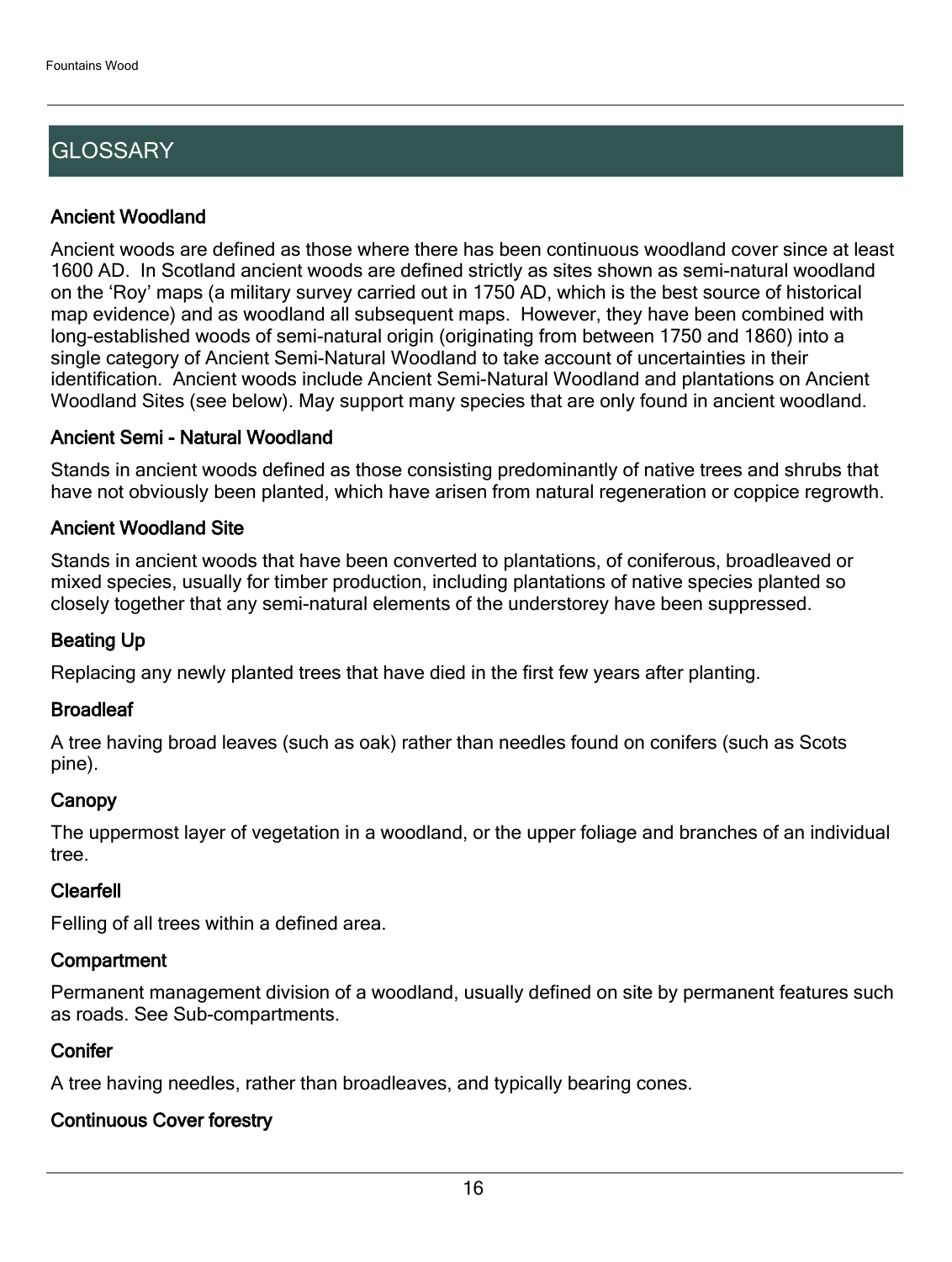A term used for managing woods to ensure that there are groups or individual trees of different ages scattered over the whole wood and that some mature tree cover is always maintained. Management is by repeated thinning and no large areas are ever completely felled all at once.

#### **Coppice**

Trees which are cut back to ground levels at regular intervals (3-25 years).

#### Exotic (non-native) Species

Species originating from other countries (or other parts of the UK) that have been introduced by humans, deliberately or accidentally.

#### Field Layer

Layer of small, non-woody herbaceous plants such as bluebells.

#### Group Fell

The felling of a small group of trees, often to promote natural regeneration or allow planting.

#### Long Term Retention

Discrete groups of trees (or in some cases single trees) that are retained significantly past their economic felling age. Operations may still be carried out within them and thinning is often necessary to maintain stability.

#### Minimum Intervention

Areas where no operations (such as thinning) will take place other than to protect public safety or possibly to control invasive exotic species.

#### Mixed Woodland

Woodland made up of broadleaved and coniferous trees.

#### National vegetation classification (NVC)

A classification scheme that allows an area of vegetation to be assigned to the standardised type that best matches the combination of plant species that it contains. All woodlands in the UK can be described as being one of 18 main woodland types (W1 - W18), which principally reflect soil and climatic conditions. For example, Upland Oakwoods are type W11, and normally occur on well drained infertile soils in the cooler and wetter north and west of Britain. Each main type can be subdivided into numerous subtypes. Most real woods contain more than one type or sub-type and inevitably some woods are intermediate in character and can't be properly described by any sub type.

#### Native Species

Species that arrived in Britain without human assistance.

#### Natural Regeneration

Naturally grown trees from seeds falling from mature trees. Also regeneration from coppicing and suckering.